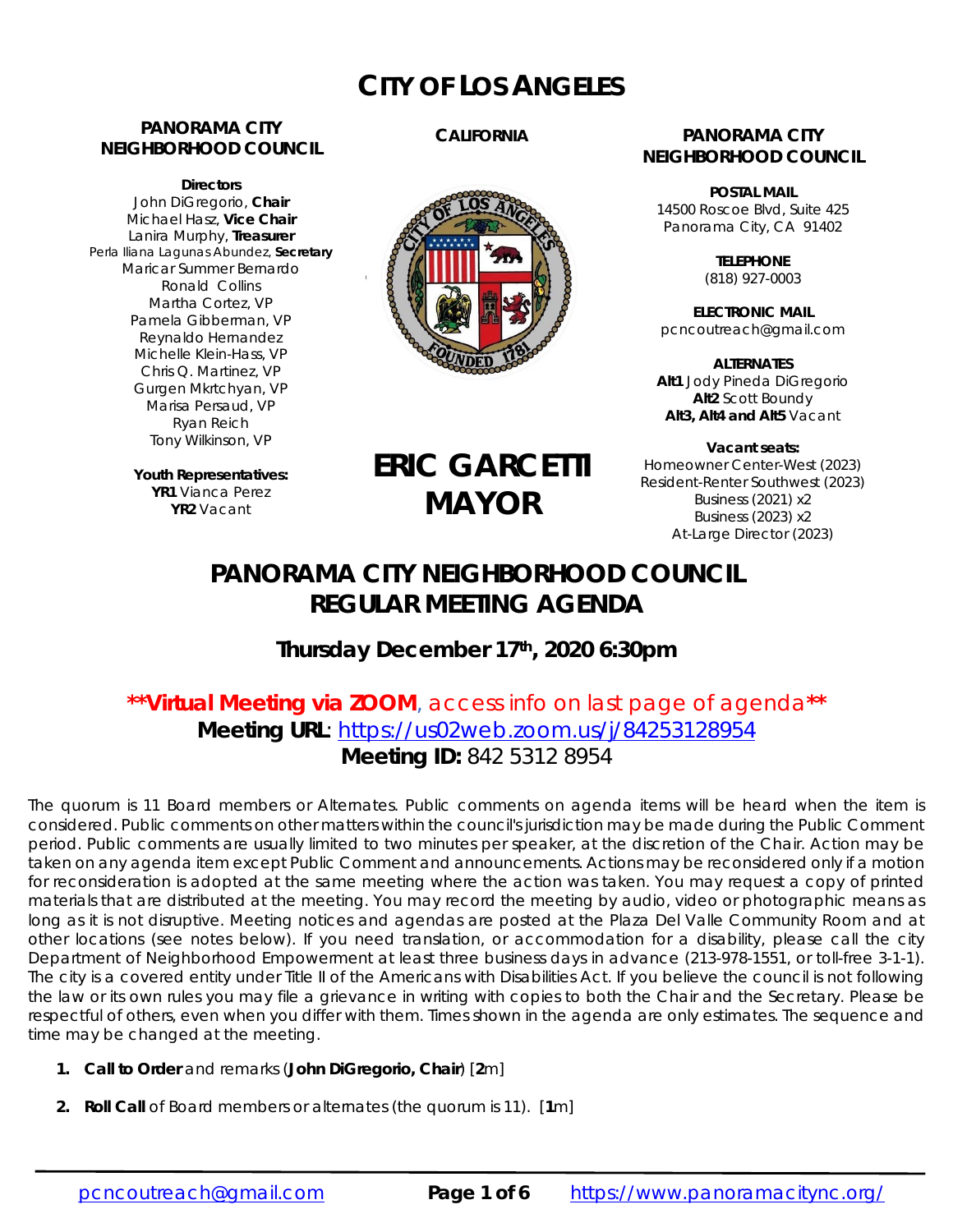

**3. Reports from LAPD & other relevant law enforcement agencies.** Senior Lead Officer Damaris Bonffil [(818) 838- 9854, mobile (818) 634-0718, 38834@lapd.online] covers Panorama City's Center-West area. Senior Lead Officer Sean Smith [(818-838-9842, mobile 818-442-3183, 35183@lapd.online)] covers Panorama City's North and Center-East districts. Senior Lead Officer Daniel Ruelas [(818) 838-9847, mobile 818-679-2082, 34435@lapd.online] is responsible for Panorama City south of Roscoe. Emergency: 911. Mission Division Front desk: 818-838-9800. Non-emergency: 877-ASKLAPD (877-275-5273)**. (10min)**

### **4. Reports from Elected Officials' field staff and other Neighborhood Agencies/Committees. (15 Min)**

#### **DEPARTMENT OF NEIGHBORHOOD EMPOWERMENT**

Jasmine Elbarbary (jasmine.elbarbary@lacity.org) (818) 374-9886, Van Nuys City Hall 14410 Sylvan St. 3rd FloorLos Angeles, CA 91401 Direct Line: (818)-374-9893, Office (213)-978-1551

#### **CALIFORNIA CONGRESSIONAL DISTRICT 29**

Congressman Tony Cardenas' District Office is located at 9612 Van Nuys Blvd, #201, Panorama City, CA 91402 (818-221-3718). He is represented in Panorama City by Field Representative Lea Gonzalez, (818) 221-3718, (lea.gonzalez@mail.house.gov)

#### **LOS ANGELES CITY COUNCIL DISTRICT 6**

Andres Sandoval represents Councilwoman Nury Martinez in Panorama City (Andres.X.Sandoval@lacity.org). Area Director is Joana Reyes (Joana.Reyes@lacity.org). The district field office is located at 9300 Laurel Canyon Blvd., 2nd Floor, Sun Valley, CA 91331; 818-771-0236.

#### **LOS ANGELES CITY MAYOR'S OFFICE**

The Mayor's San Fernando Valley office is located in the Van Nuys City Hall, 14410 Sylvan Street,Van Nuys, CA 91401. Our liaison is Caroline Menjivar, M.S.W. East Valley Area Representative, Email Address: caroline.menjivar@lacity.org

#### **LOS ANGELES UNIFIED SCHOOL DISTRICT, DISTRICT 6**

Our LAUSD School Board Member is Kelly Gonez. Michael Menjivar is her Deputy Director of Community Engagement (Main (213) 241-6097 Mobile (818) 212-6887, (Michael.Menjivar@lausd.net). The District 6 office is located at 8401 Arleta Avenue, Sun Valley, CA 91352.

#### **LOS ANGELES COUNTY SUPERVISORIAL DISTRICT 3**

Supervisor Sheila Kuehl (Sheila@bos.lacounty.gov, 213-974-3333) is located at 821 Kenneth Hahn Hall of Administration, 500 West Temple Street, Los Angeles, CA 90012. Valley District Director, Benita Trujillo (818-901- 3831; btrujillo@bos.lacounty.gov), represents supervisor Kuehl locally. The San Fernando Valley District Office is located at 7555 Van Nuys Blvd, Suite 1, Van Nuys, CA 91405.

# **CALIFORNIA ASSEMBLY DISTRICT 46**

Assemblymember Adrin Nazarian represents us in a district that runs from North Hills and Panorama City south to Studio City and the Hollywood Hills. His field office is located in the State Office Building at 6150 Van Nuys Blvd, Suite 300, Van Nuys, CA 91401. His Field Representative for Panorama City is Julissa Rodriguez, (818-376-4246) Julissa.Rodriguez@asm.ca.gov.

# **CALIFORNIA SENATE DISTRICT 18**

District 18 State Senator Bob Hertzberg maintains a field office in the State Office Building at 6150 Van Nuys Blvd., Suite 400, Van Nuys, CA 91401 (818-901-5588). His Field Deputy for Panorama City is Eveline Bravo-Ayala (evenline.bravo-ayala@sen.ca.gov). The District Director is Barri Worth Girvan (Barri.Girvan@sen.ca.gov).

# **RECREATION AND PARKS**

Announcements and updates from our Panorama City representatives and any other neighboring Rec and Parks teams. Panorama Park Representative Oscar Cardenas (oscar.cardenas@lacity.org)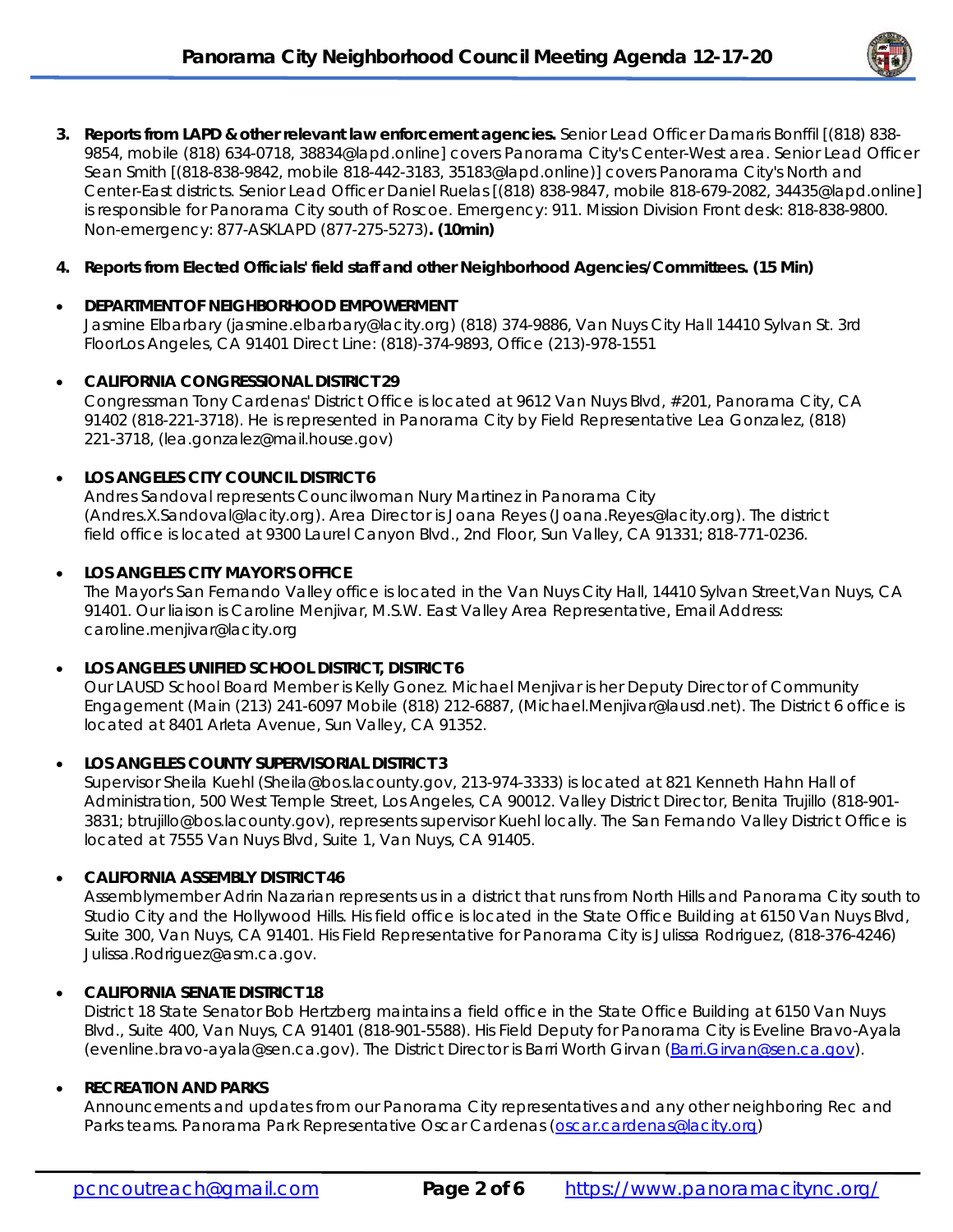# **BUDGET TRIBUNES**

Announcements and updates from the Budget Tribunes on matters related to our City Services and City Budget

#### **5. Public Comment and General Announcements**

- a. Limited from 2-5 minutes at the discretion of the presiding officer
- b. Limited to non-agenda items
- c. Speaker cards will be made available if attendance is significant
- d. **During Virtual Meetings,** use the 'raise your hand' feature to be added to the speaker queue by the Board Secretary. The Chair will recognize speakers in the order specified by the queue.
- **6. Discussion and possible action** on filing a Community Impact Statement (CIS) in support of the closure of and creation of a just transition process for gas storage facilities located within the City of Los Angeles (CF 19-0002- S196 and 20-0002-S22).
- **7. Discussion and possible action** on amending the PCNC FYE22 Budget to the following:
	- a. **\$5,000** NPGs
	- b. **\$22,000** General & Operational
	- c. **\$15,000** Community Improvement Projects **Elections**
- **8. Discussion and possible action** on approving up to **\$1000** for use in Outreach and publicizing the PCNC Elections, including recruiting potential candidates. This should include both print and online outreach.
- **9. Discussion and possible action** on approving up to **\$2500** for specific use Panorama Rec Center *Native Garden Habitat* classified as a Community Improvement Project (CIP).
- **10. Discussion and possible action** on the recommendation of the Land Use Committee that the Board support a proposal for construction of a new two-story 15,468 square-foot retail / office building including 156 vehicular parking spaces and 16 bike parking spaces at 14541 West Terra Bella Street, Panorama City, CA 91402 and a Vesting Zone Change from [T][Q]C2-1VL to (T)(Q)C2-1VL for the portion of the site proposed for new construction. The case numbers are APCNV-2020-3302-ZC and ENV 2020-3303-MND. The applicant is Edmond Hagooli of Panorama Center I and II LLC. Project Representatives are Eric Lieberman and Gabriel Pena-Lora (gabriel@qesqms.com, 818-997-8033) of QES, Incorporated. This project is northwest of the old Panorama Theater building. The project will maintain all the existing on-site buildings. The new commercial building will occupy the southwestern portion of the existing surface parking lot.
- **11. Discussion and possible action** on the recommendation of the Rules Committee that the Board allocate up to **\$5,000** for Every Door Direct Mail (EDDM) advertising for outreach for the 2021 election, specifically for candidates in the areas where there has been low participation in the past, and that the Board delegate approval of the advertising copy to its Executive Committee (Chair, Vice Chair, Treasurer, Secretary). The EDDM mailers will contain text in both English and Spanish.
- **12. Discussion and possible action** on the recommendation of the Rules Committee that the Board create the position of Equity Officer and appoint a member of the Board to fill that position. The Equity Officer will work with the Rules Committee to develop a local agency plan for the Panorama City Neighborhood Council to participate in the city's Executive Directive 27 on Racial Equity along with the numerous other Executive Directives on Equity, including Gender Equity, an Age-Friendly City and others. The Equity Plan will be proposed to the Board for its consideration and approval.
- **13. Update and brief discussion** ICON Panorama retail and housing project at the former Montgomery Ward site, which has been tied up in litigation. The addresses are 14651-14697 West Roscoe Boulevard and 8300-8406 North Cedros Avenue and 8313-8413 North Tobias Avenue, Panorama City, CA 91402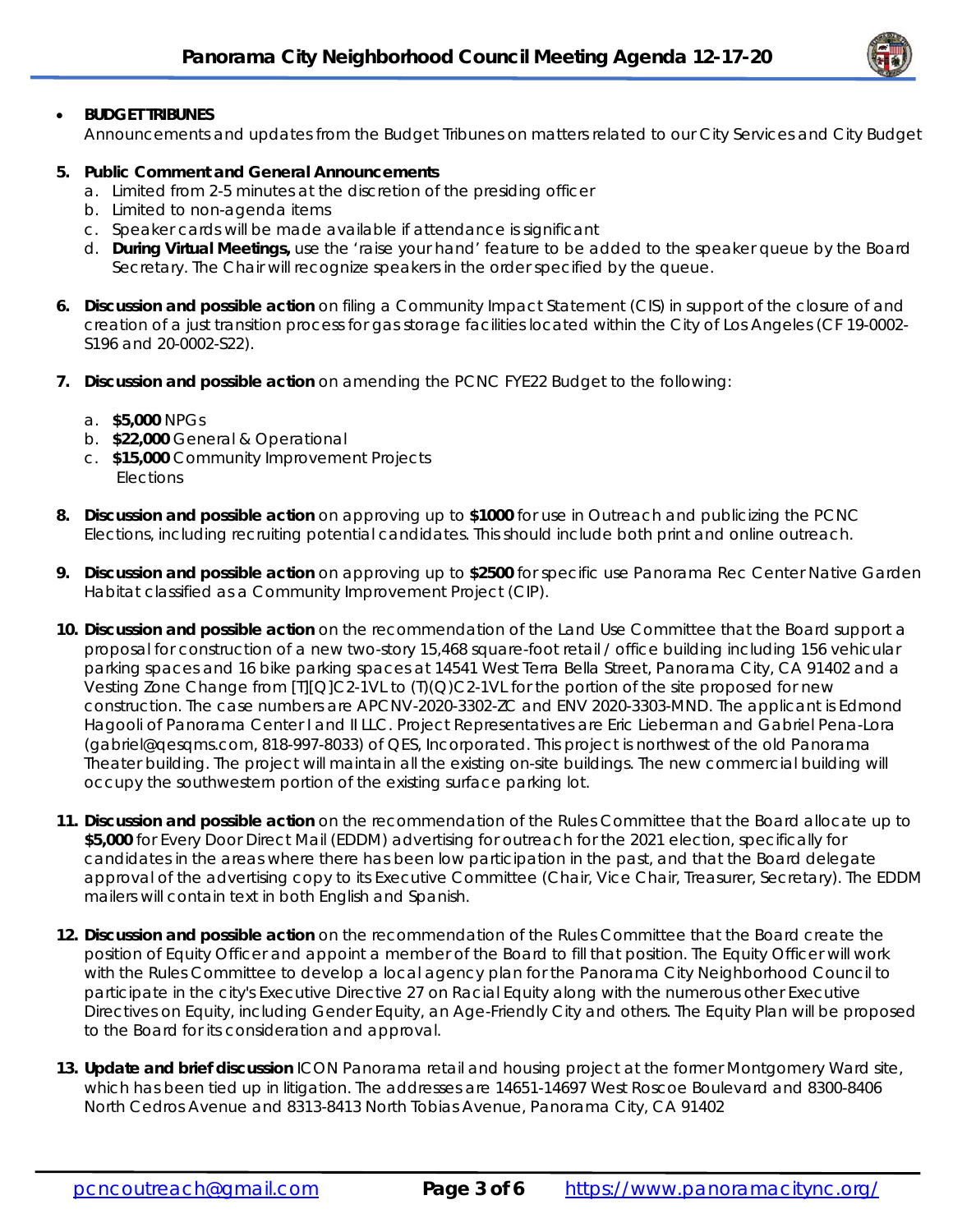

- **14. Discussion and possible action for approval of any financial statements, Monthly Expenditure Reports (MER's), or other ongoing monthly financial documents prepared by the Treasurer of Finance Chair which have not yet been approved by the Board.** 
	- a. Treasure/ Finance Chair to provide details. This item does not cover special or annual financial documents.
- **15. Discussion and possible action to approve the Board meeting's minutes for the last Board meeting and any other prior meetings not yet approved. (5 min)** 
	- a. To include November 2020 Meeting
- **16. Discussion and possible action to remove Board Members in violation of attendance policies:**  a. To include; Jody Pineda DiGregorio
- **17. Discussion and possible action to appoint any interested qualified stakeholders to any appropriate vacant board seats including Youth Representatives. (5min)**
- Candidates must present documents to the Secretary that prove their identity and a "stake" in the Neighborhood Council, as required by each seat.
- **Examples**: Driver's License, Consular Card or Student ID will prove identity. A Driver's License with a current address will also prove that a person lives within the council boundaries.
- District seats are specific to either "homeowner" or "renter". For this reason, homeowners must present a recent mortgage statement or a tax bill, and renters must present a recent rent receipt or a lease. Business seats require a business card with a local address, a Business Tax Registration Certificate, or some other indication that the person works (including volunteer work) or operates a business within the council boundaries.
- Community Interest stakeholders (for an Unlimited At-Large seat) must provide a document that proves a substantial and ongoing interest within the boundaries, which is often evidenced by membership in a local organization. However, Community Interest stakeholders can be appointed to either of the vacant Alternate positions.) Signed letters from responsible parties can also be provided. The Secretary will determine the adequacy of the candidate's documentation.
- **No actual documents will be kept and interested stakeholders are only required to show the document for verification.**
- The council may appoint one or more Youth Representative(s) for a one-year term. A Youth Representative is not part of the voting Board. This is a position that allows youth to express opinions on council issues.
- **18. Discussion, nomination, and selection of Committees to include adding new Committee Chairs or new members to each committee. Also includes 2-minute report form each committee. The current committees are listed below. (20 min)**

| <b>Standing Committees</b>                                                 |                                                    |                                                     |                                                   |
|----------------------------------------------------------------------------|----------------------------------------------------|-----------------------------------------------------|---------------------------------------------------|
| <b>Name</b>                                                                | Chair/Co-Chairs                                    | <b>Contact Email</b>                                | <b>Meeting Date/Time/Location</b>                 |
| Commerce                                                                   | Perla Iliana Lagunas<br>Abundez                    | perlita.northhills@gmail.com                        | 4 <sup>th</sup> Monday via WebX after Land<br>Use |
| Finance                                                                    | Gurgen Mkrtchyan                                   | gurgen@ympklaw.com                                  | As needed via zoom                                |
| Land Use                                                                   | <b>Tony Wilkinson</b>                              | lawilkinson@acm.org                                 | 4 <sup>th</sup> Mondays, 7pm, via WebX            |
| Outreach                                                                   | John DiGregorio                                    | johndpcnc@gmail.com                                 | 2 <sup>nd</sup> Thursdays, 6:30pm via zoom        |
| Rules                                                                      | <b>Tony Wilkinson</b>                              | lawilkinson@acm.org                                 | As needed via zoom                                |
| <b>Ad-Hoc Committees</b>                                                   |                                                    |                                                     |                                                   |
| City Life &<br>Beautification                                              | John DiGregorio<br>Perla Iliana Lagunas<br>Abundez | johndpcnc@gmail.com<br>perlita.northhills@gmail.com | First Thursdays, 7pm, via zoom                    |
| Public Safety                                                              | Martha Cortez                                      | Martha.Cortez.PCNC@gmail.com                        | 2 <sup>nd</sup> Thursdays, 6:30pm, via zoom       |
| Education                                                                  | Pamela<br>Gibberman                                | pgibberman@gmail.com                                | 4 <sup>th</sup> Mondays, 6pm, via zoom            |
| Youth                                                                      | Martha Cortez                                      | Martha.Cortez.PCNC@gmail.com                        | 2 <sup>nd</sup> Thursdays, via Zoom               |
| ~ Please contact the Chairs if interested in participating on committees ~ |                                                    |                                                     |                                                   |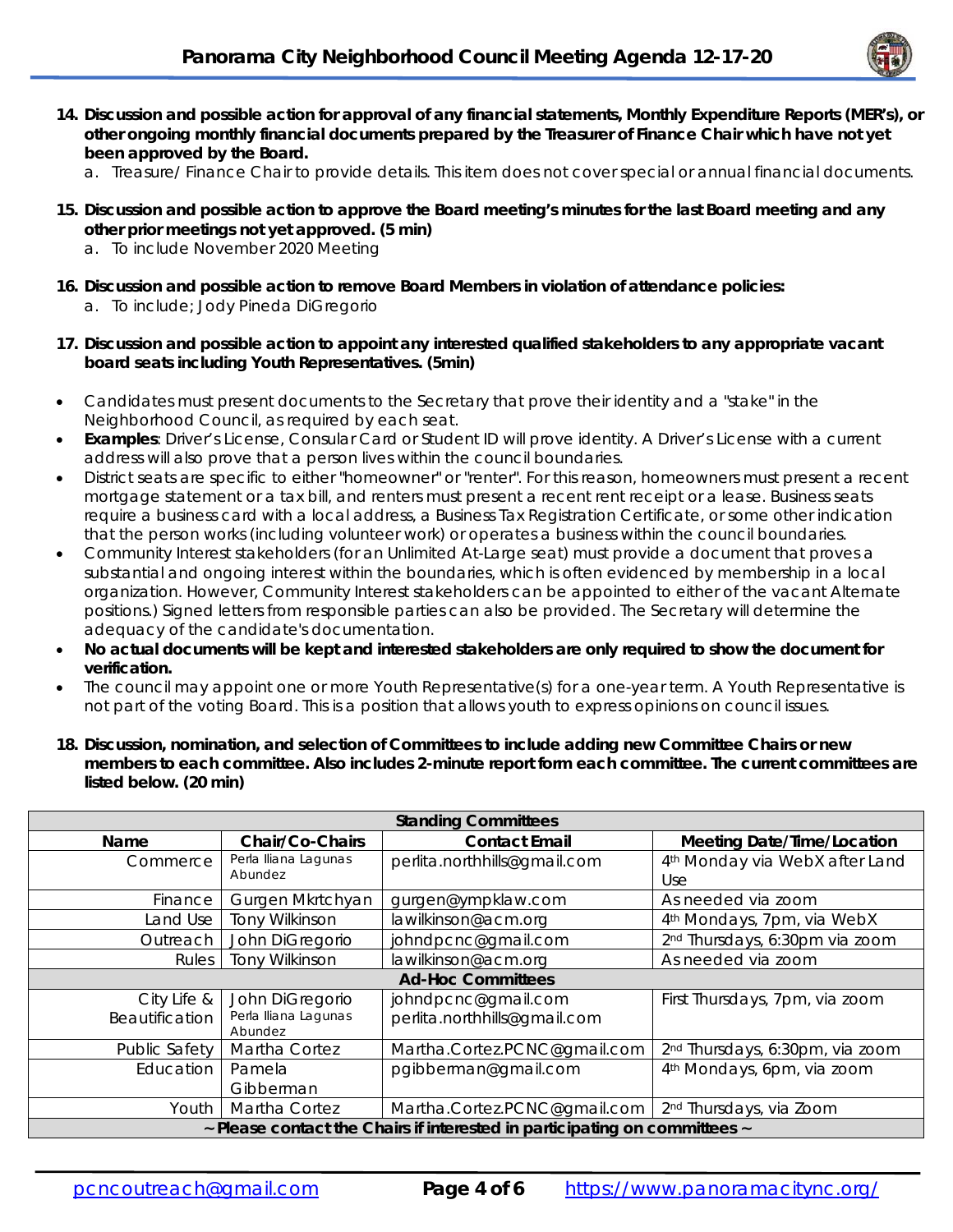

#### **19. Adjournment**

**Council Process:** The council gained its official city role upon certification by the Board of Neighborhood Commissioners on March 15, 2007. Everyone who lives, works or owns real property within the boundaries of the Panorama City Neighborhood Council, or who declares a Community Interest in the area and the basis for it, is a "stakeholder". All stakeholders are members of the Council. Stakeholders elect a Board of Directors to represent them. This Board is recognized as the decision-making entity by the City of Los Angeles. The current Board was elected on April 2, 2016. While the Board is the official decision-making entity, meetings are conducted as much as possible in a town hall spirit. Committees are open to anyone with an interest in Panorama City. Panorama City's neighborhood council is much more than its Board, and it depends on public participation for its success.

**Posting Sites:** California's open meetings law, the Ralph M. Brown Act, requires that meeting notices be physically posted at a regular location 72 hours in advance for regular meetings and 24 hours in advance for special meetings. The location must be accessible to the public seven days a week, 24 hours a day. That location is the outside steel doors of the Plaza Del Valle Community Room, Building G, 8700 Van Nuys Blvd, Panorama City, CA 91402. This council is also required to follow the City of Los Angeles posting policy for Neighborhood Councils. That policy additionally requires that councils post agendas through the city's Early Notification System (ENS), post the agendas on the council's website (if one exists), and make an effort to send agendas by electronic mail (if such a list exists). This council posts agendas on its website, panoramacitync.org. This council uses the city's ENS mailing list as its agenda email list. You may sign up for the ENS agenda system at: http://lacity.org/government/Subscriptions/NeighborhoodCouncils/index.htm.

In addition to the Plaza Del Valle posting location, this council MAY post agendas at other locations within Panorama City. These may include: (1) Panorama City Branch Library, 14345 Roscoe Blvd; (2) Panorama Recreation Center, 8600 Hazeltine Avenue; (3) Sepulveda Recreation Center, 8801 Kester Avenue; and (4) Casa Esperanza, 14705 Blythe Street.

In addition to the ENS agenda list, this council MAY include agendas in its occasional informational emails. You can subscribe to the council's informational email list by sending your request to 'info@panoramacitync.org'. You can also sign up on the council's website. In order to respect our stakeholders' inboxes, messages to the informational email list will be sent at most once or twice a month. *The only way to assure that you will receive emailed agendas is through the ENS list.* 

**Americans with Disabilities Act (ADA):** As a covered entity under Title II of the Americans with Disabilities Act, the City of Los Angeles does not discriminate on the basis of disability and upon request, will provide reasonable accommodation to ensure equal access to its programs, services, and activities. Sign language interpreters, assistive listening devices, or other auxiliary aids and/or services may be provided upon request. To ensure availability of services, please make your request at least 5 business days prior to the meeting you wish to attend by contacting the city's Department of Neighborhood Empowerment (213-978-1551).

**Agenda-related written materials:** The council may occasionally prepare supplementary information to the agenda ("agenda packets"). When this is done, the agenda packets are normally made available both to Board or committee members and to the general public at the start of the posted meeting. In compliance with Government Code section 54957.5, non-exempt writings that are distributed to a majority or all of the Board or committee *in advance of a meeting* may be viewed by appointment at the Panorama City Neighborhood Council office, 14500 Roscoe Blvd, Suite 400, Panorama City, CA 91401, (818-714-2133) during normal business hours, or at the scheduled meeting. In addition, if you would like a copy of any record related to an item on the agenda, please contact Cheryl Compton, PCNC - Secretary, 14500 Roscoe Blvd, Suite 400, Panorama City, CA 91402 (ComptonPCNC@gmail.org).

**PUBLIC ACCESS OF RECORDS** – In compliance with Government Code section 54957.5, non-exempt writings that are distributed to a majority or all of the board in advance of a meeting may be viewed at [the Panorama City Neighborhood Council no longer maintains a physical office] and at our website: panoramacitync.org or at the scheduled meeting. In addition, if you would like a copy of any record related to an item on the agenda, please contact John DiGregorio at [no phone available] or email: johndPCNC@gmail.com

#### **Instructions and Guidelines to Access and Participate in PCNC 'Virtual Meetings'**

Effective April 1st, 2020 the City Attorney's office has permitted the use of 'Virtual Meetings' with voice/video capabilities which will allow Neighborhood Councils to continue conducting meetings during our current 'Stay at Home' order issued by Mayor Garcetti. The Panorama City Neighborhood Council has elected to use the platform ZOOM to host our virtual meetings.

For instructions on how to download and use the ZOOM audio-video conferencing platform, please click the link below, which will detail how to install the application on your smartphone or computer. Link for Support HERE https://support.zoom.us/hc/en-us/articles/201362193-How-Do-I-Join-A-Meeting-.

#### **If you prefer to phone in to each meeting:**

Dial by your location

- +1 669 900 9128 US (San Jose)
- +1 346 248 7799 US (Houston)
- +1 253 215 8782 US (Tacoma)